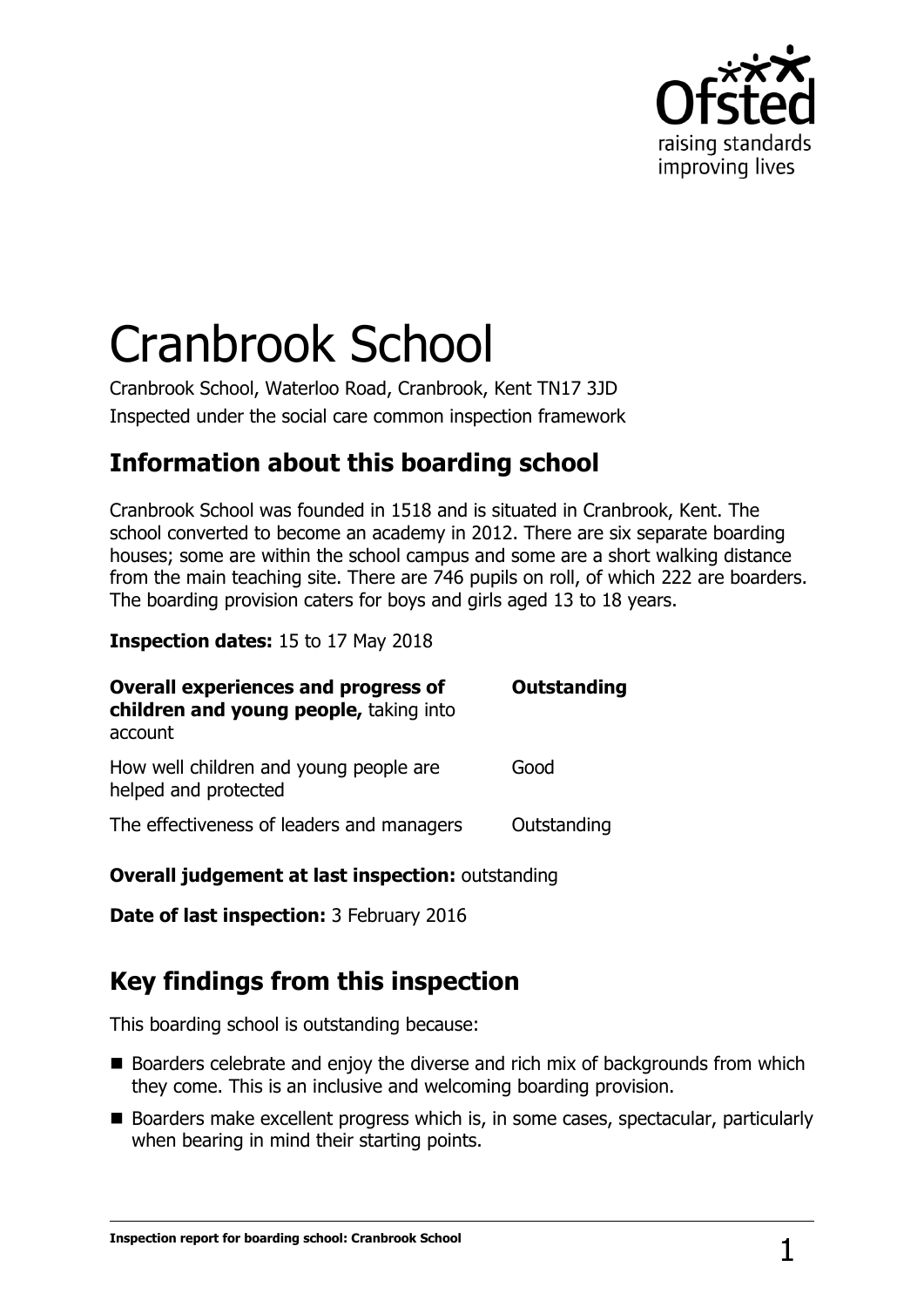

- The diverse choices of enriching activities and opportunities on offer encourage the growth, responsibility and maturity of boarders.
- The leadership team reflects on practice and responds to any shortfalls swiftly. Governors play an active part in the running of the school and boarding. Senior leaders are inspirational, confident and ambitious and continually challenge and improve practice.
- Boarding is seen as a central and much valued part of the school, and all members of staff are passionate about ensuring that the boarding experience is enriching and rewarding.
- Boarders' welfare and safety is given a high priority. The school's safeguarding team is diligent and works very hard to ensure that all students are safe and protected.
- Excellent pastoral support ensures that all students have their emotional wellbeing promoted to a very high standard.
- Staff receive up-to-date and relevant training to ensure that they have the skills and knowledge to deliver an excellent standard of care.
- Close and very well-organised liaison between boarding staff and staff in the rest of the school ensures that each boarder's individual needs are known and that effective support packages are put in place where needed.

The boarding school's areas for development:

- Staff should have the boarding element of their role better explored during reviews and appraisals. Matrons in particular should review and discuss their role and effectiveness regarding their interactions with boarders and their safeguarding responsibilities.
- Communicate to all boarders the expectations that electrical equipment needs to be checked prior to it being used in the boarding houses.
- Review safeguarding concerns so that any historical incidents can be checked and passed on to safeguarding agencies for follow-up if that has not already occurred.

## **What does the boarding school need to do to improve?**

### **Recommendations**

- Ensure that appraisals for all staff explore their role in boarding in more depth.
- Review all safeguarding issues to ensure that they have been resolved.
- Ensure that all boarders understand the need to have electrical equipment checked to ensure its safety.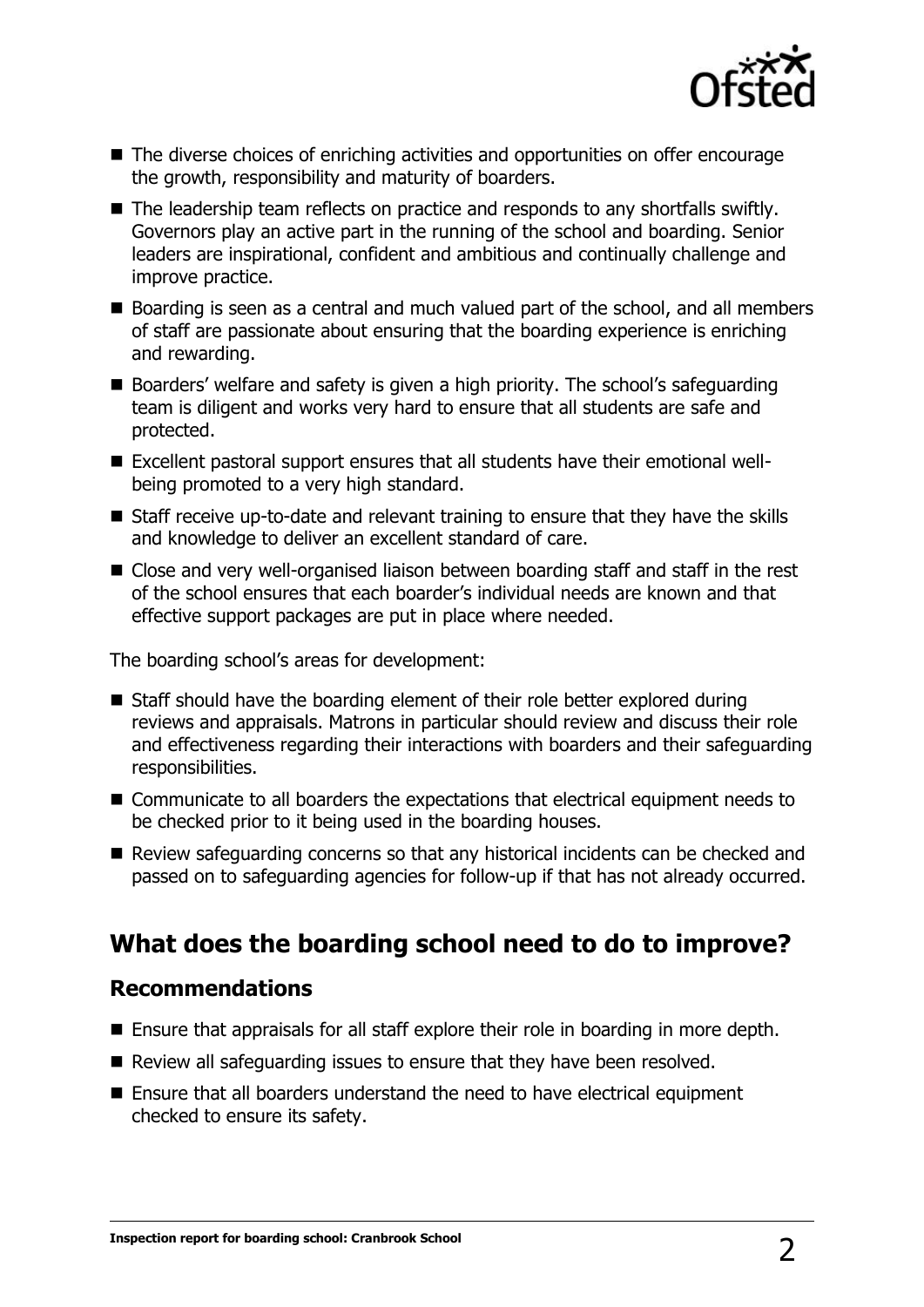

# **Inspection judgements**

#### **Overall experiences and progress of children and young people: Outstanding**

Boarding is an integral, rich and thriving part of the school community. A diverse mix of boarders form a community which is enriching for those involved and provides an excellent range of opportunities to develop their strengths and interests. A strong sense of belonging and esprit de corps helps boarders to care for each other and take pride in their school and their achievements.

Boarders make excellent progress, which is, in some cases, remarkable when taking into consideration their starting points. The multidisciplinary support, often developed into bespoke packages of care, enables boarders to develop and meet their potential. Boarders who initially may have struggled with their work and have found the boarding experience challenging have, over time, become role models for younger boarders. Boarders have used their insight and experiences to nurture and support other members of their boarding community.

The relationships between boarders and staff are excellent. These have developed over years and form a basis of trust and mutual respect. All members of staff in the boarding houses, as well as the wider school community, have excellent insight into the boarders' needs and circumstances. Staff are all aware which individuals, at any given time, are in need of additional attention and guidance; this leads to a strong sense of belonging and stability. A boarder said, 'They have become my second family.'

Boarders are able to take part in enriching, varied and exciting activities. These encourage the growth of their confidence, awareness of the world and opportunities to develop social and team skills. A boarder said, 'There's always something to do, we don't have time to be bored.' Boarders' views are sought at regular house meetings, which gives them a voice and opportunity to influence the running of the houses. For example, bed and study times have been changed and outings arranged which the boarders have requested. This helps them to feel that they have an active part to play in their community and they learn to voice their preferences and opinions in a mature and responsible manner.

Excellent support is given to boarders who need extra mentoring and coaching in order to improve their academic performance. Of particular note is the development of a new sixth form study facility, which is unanimously appreciated and valued by the students. The bespoke support to any student who needs it is a significant strength of the whole school. It embeds and actively promotes the ethos of valuing students and enables them to achieve to their full potential.

There is excellent provision to meet boarders' health needs. A medical team on site is readily available to offer treatment or advice on any issues. A particular strength of the provision is the ability to ensure that boarders receive emotional and psychological assistance where that is needed. The medical team works closely with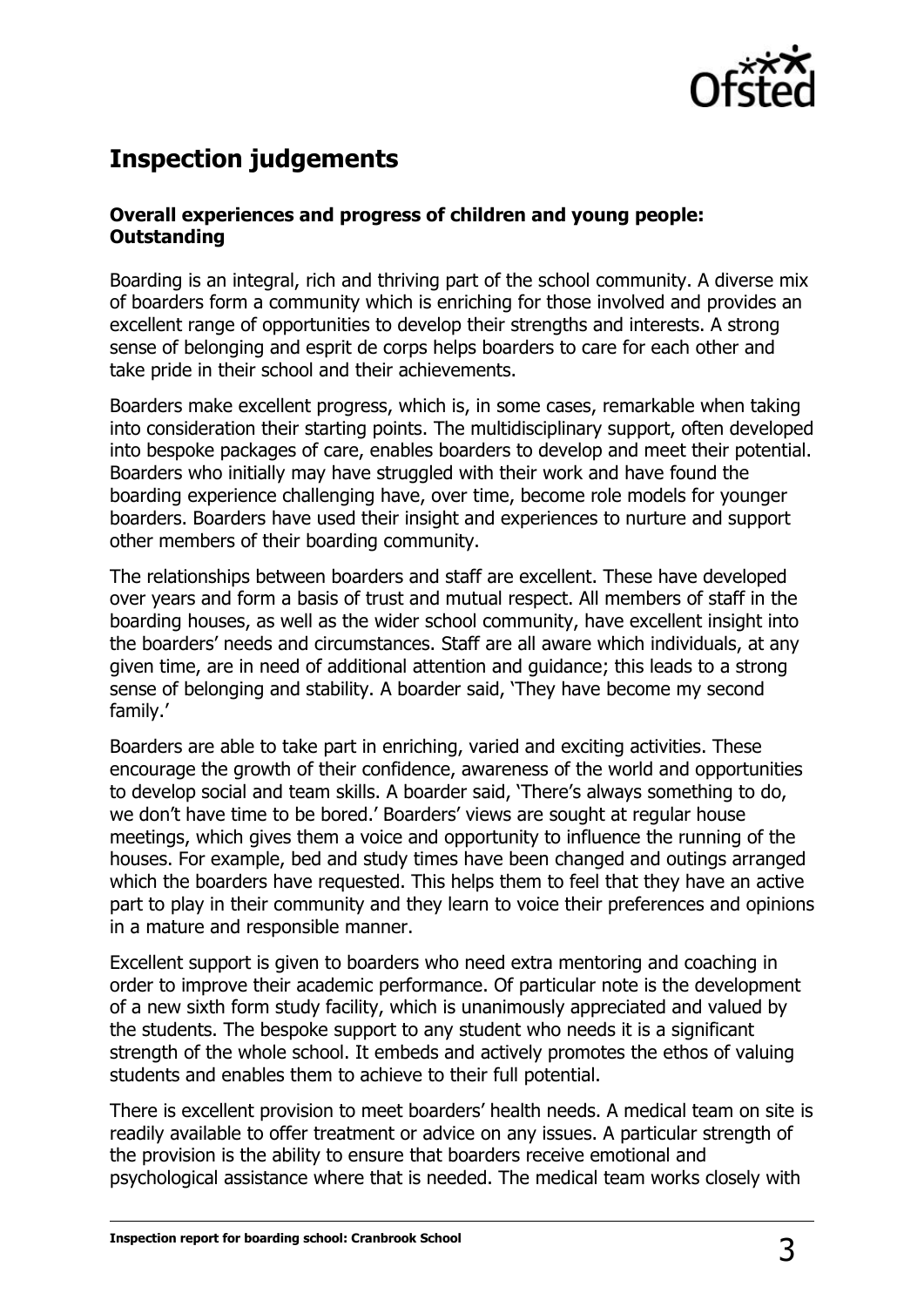

the school and boarding staff to ensure that everyone is aware of each boarder's situation and needs. The multidisciplinary approach to promoting boarders' wellbeing, safety and progress is cohesive, well organised and very effective. Boarders who have needed extra help and nurturing have made excellent progress as a result of the well-planned and sensitive interventions.

The quality of food is unanimously praised by boarders. They reported that there is ample food with an excellent choice. Catering staff are aware of any specific needs, whether these are cultural or medical. Additionally, catering staff show an awareness and sensitivity to identifying boarders who may be suffering from eating disorders or skipping meals. Catering staff are aware of whom they should share this information so that support can be put in place swiftly. This demonstrates the ethos in which all adults, no matter what their role, share a responsibility in ensuring that all students are looked after, protected and supported.

#### **How well children and young people are helped and protected: Good**

Boarders unanimously speak of feeling safe in their school community. They report that there are numerous adults with whom they can share any concerns and worries. They also have the option to speak to 'Student Listeners', who are senior students who have been trained to provide support and advice. Consequently, boarders are confident that their concerns are heard and dealt with.

A diligent and conscientious safeguarding team ensures that all students in the school have the support that they need in order to feel safe. Very good communication with partner agencies ensures that plans are made and implemented to protect the students both at home and in the school. Members of staff in the safeguarding team actively advocate on behalf of students to ensure that families receive the help and support that they need. This approach ensures that the safeguarding team is aware of its wider duties that extend beyond the school community. On one occasion, the safeguarding team did not pursue a historical allegation as it thought it had been addressed by a previous school. This was a missed opportunity to explore the issue further and ensure that appropriate action could be taken to protect others in the wider community. However, this shortfall had no impact on the boarder concerned, who has received pastoral support of a high standard.

Boarders have a good understanding of the risks in the cyber world and display a mature attitude to the use of personal electronic devices. This is underpinned by comprehensive personal, social, health and economic programmes which ensure that boarders are aware of safe internet usage.

Boarders act as excellent ambassadors for their school. Behaviour is of an exemplary standard and all students, whether day or boarding, are clearly aware of the rules, routines and high expectations. Sanctions, where used, are appropriate and proportionate. Boarders were unanimous in their feedback that they are treated fairly. Additionally, senior members of the boarding staff examine any disciplinary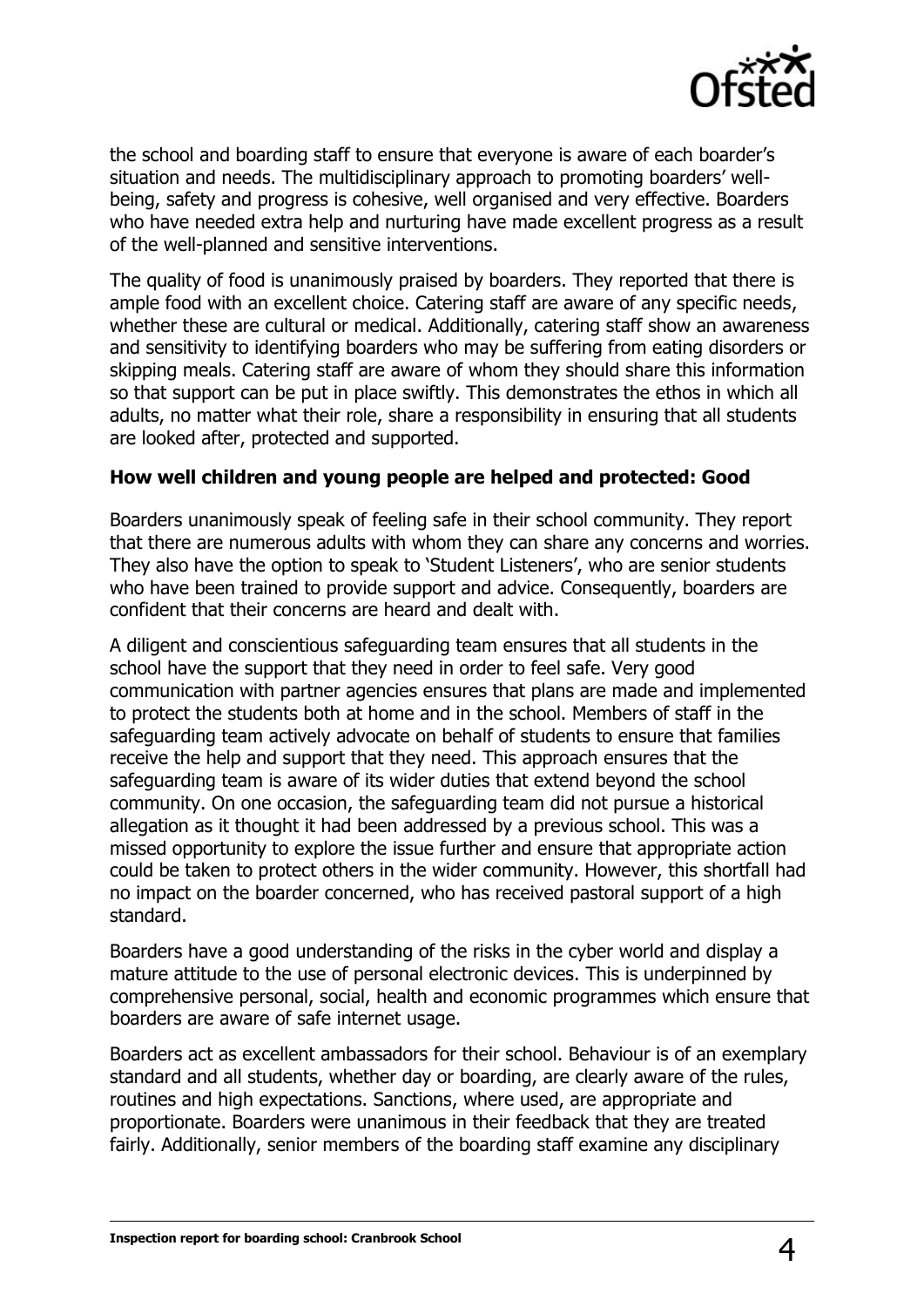

records in order to see if there are any themes developing and to ensure that they are fair.

Serious sanctions, such as fixed or permanent exclusions, are carefully considered and scrutinised by both the headteacher and governors. This ensures that due process is followed and that the decision made is justified and proportionate.

The safety of students is given a high priority. All boarders know what to do in the event of a fire and take part in fire drills at various times of the day and night. Efforts are made by members of staff to ensure that boarders have all their electrical equipment checked to ensure that it is safe before using it in their boarding areas. This expectation has not been consistently understood by all boarders and could lead to some items being used before they have been checked. A very clear policy and procedure was updated during the inspection process; however, the effectiveness of this process has not had time to be consistently implemented.

Risk assessments are of a high standard and clearly outline what measures need to be taken to ensure all students' safety. This means that students have an opportunity to take part in enriching, exciting activities and outings, both in their local community and the wider world. For example, a number of students are taking part in an expedition to Nepal and numerous students have successfully completed 'The Duke of Edinburgh's Award'. Managed risk and developing maturity and responsibility encourages all students to take advantage of some excellent opportunities and to develop their skills, resilience and confidence.

A comprehensive recruitment process ensures that all necessary background checks are carried out on all prospective employees, no matter what their role. This ensures that only adults with appropriate employment histories work at the school.

#### **The effectiveness of leaders and managers: Outstanding**

High standards are expected and achieved by all members of the leadership and boarding teams. Boarders are seen as central to any plans and their successes and happiness are celebrated with pride by all members of staff.

The Head, the Governors and the Director of Boarding have a clear vision and plan of how to develop and maintain the high standards achieved. This well-constructed plan identifies areas of strength and areas which are to be improved, and how and when these are to be achieved. For example, a reorganisation of the boarding leadership has enabled easier communication between the heads of houses and an ability to swiftly reflect on any incidents or issues. In turn, this enables the leadership team to put into place plans to ensure that all members of the boarding community receive high-quality support.

All members of staff receive the training that they need to provide support to those in their care. They are aware of the challenges that boarders may experience, be this academic or pastoral. While members of staff, who are also teachers, have their performance and continual professional development assessed on an annual basis, the boarding element of their task is not explored in great depth. Additionally, the matrons who play a vital part in the day-to-day running of the houses, and whose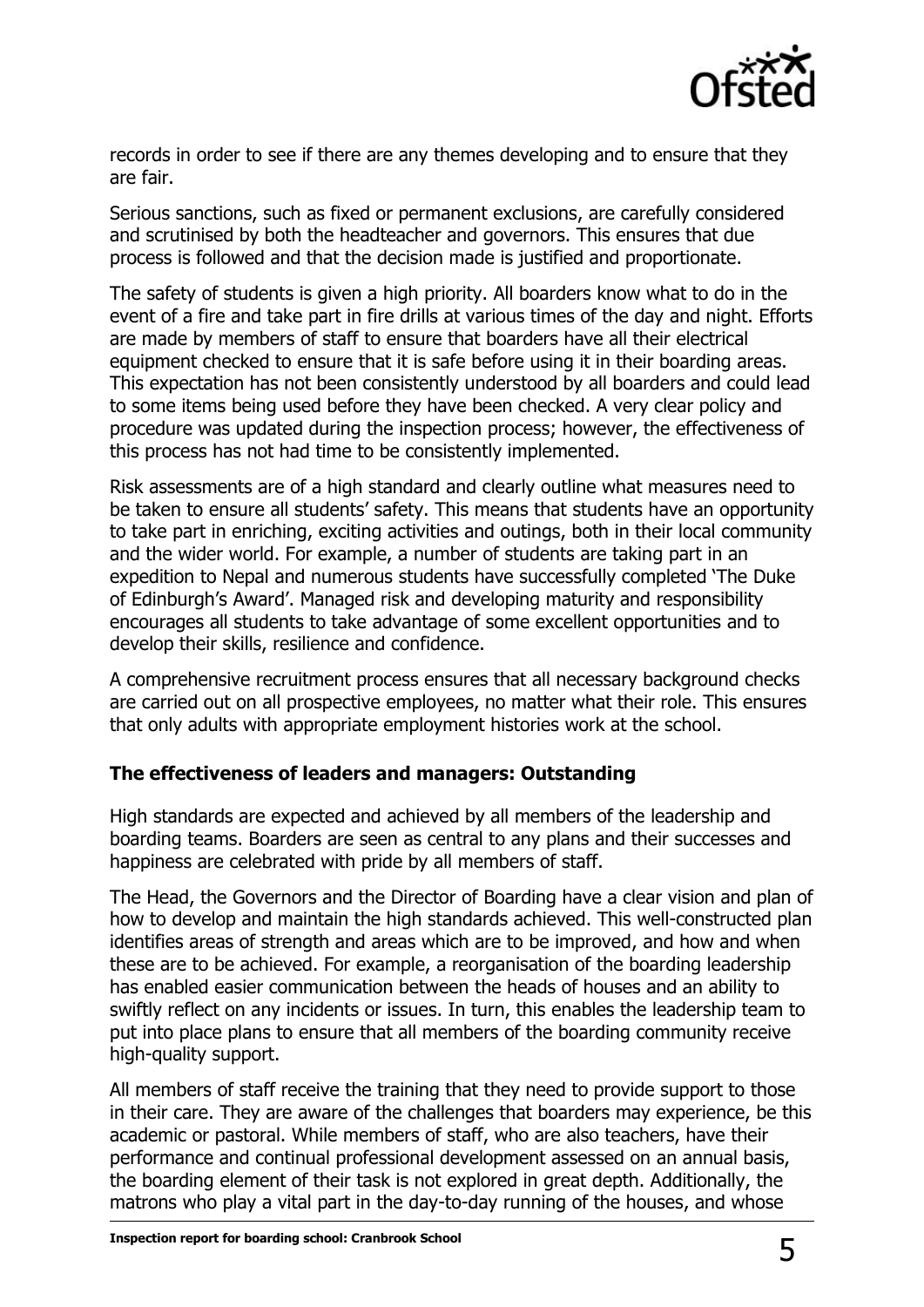

roles are highly valued by the boarders, could benefit from more personalised reviews. These could take into consideration their safeguarding roles and the pastoral support that they offer to the boarders as well as their other tasks. This shortfall does not undermine the effective support provided by the boarding staff.

All boarding staff receive regular training in areas such as safeguarding, fire awareness and awareness of mental health issues. All attend regular meetings with the staff in their houses so that everyone is up to date with specific issues and alert to which boarders may need extra support. New boarding staff also receive mentoring and guidance from established staff and this ensures consistency and stability across the houses. All members of staff appreciate that working in boarding is 'more than just a job' and all appreciate the key roles that they have in helping the boarders develop and grow. This all equates to a vastly experienced staff team that is committed and dedicated to providing excellent guidance to the boarders.

Due to staff often having shared roles across the school, there are multiple opportunities to swiftly communicate concerns and issues across all departments and disciplines. Where needed, a 'Team Around The Child' is put into place; this model ensures that any student in need of additional support has a number of individuals and professionals working together to meet their specific needs and who understand their vulnerabilities. Consequently, this team can provide excellent support swiftly and effectively in a manner preferred by the student concerned.

There have been no formal complaints received regarding boarding since the last inspection. This reflects the level of ongoing communication between members of staff and the boarders, and ensures that issues can be discussed and resolved at a low level without the need for recourse to formal systems.

There is an active board of governors and trustees who visit the school and boarding areas regularly. They provide support and guidance to members of staff and endorse the high standards achieved. Clear planning for the future of the school is in place and the governors drive and guide the high aspirations of the senior leadership team. The Head of Boarding is encouraging governors to develop their roles further with a view to providing critical and more in-depth analysis of the service. This recommendation has been accepted and welcomed by the governors, but the practice has not yet had time to be embedded in their visits and reports on the boarding provision.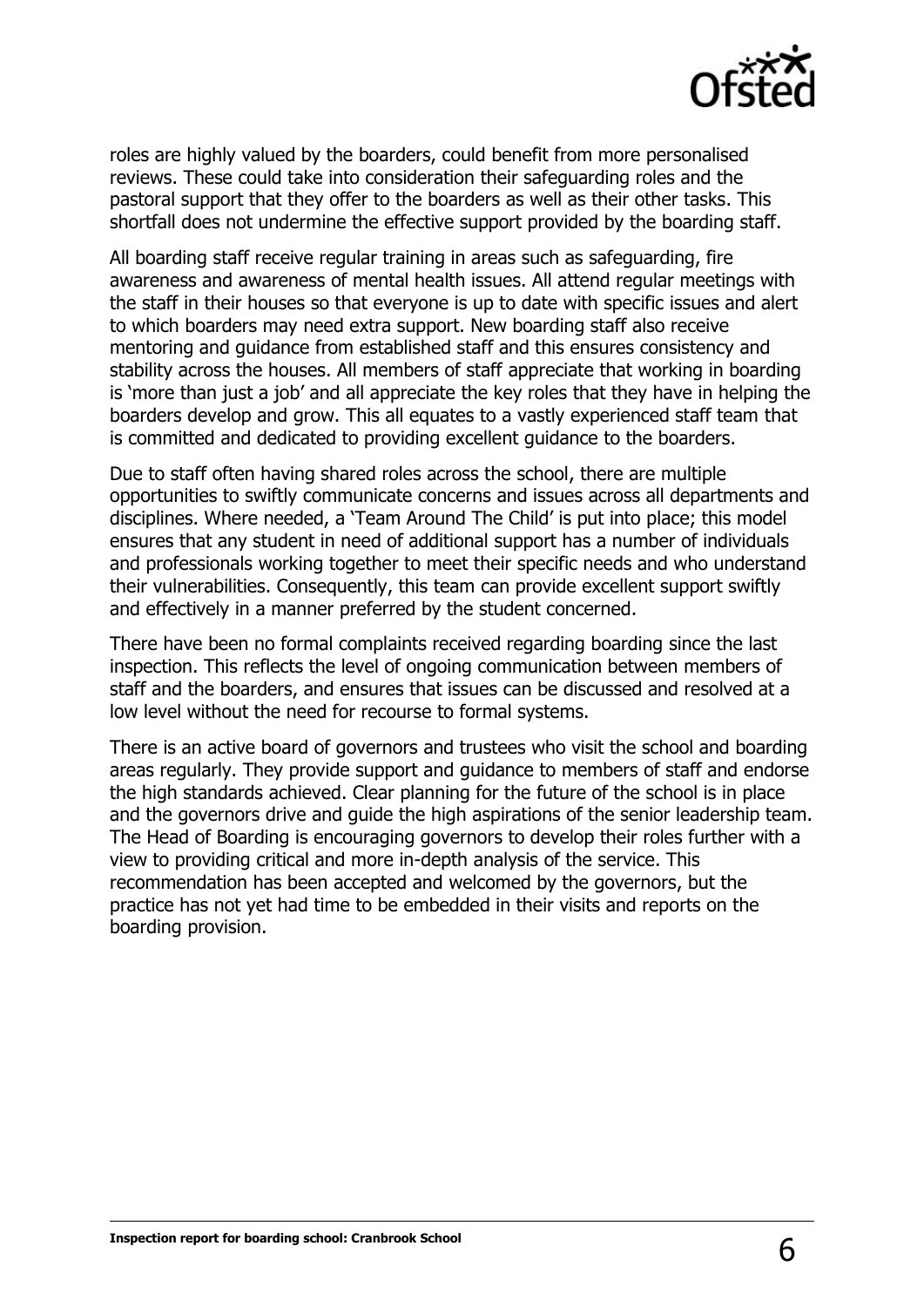

## **Information about this inspection**

Inspectors have looked closely at the experiences and progress of children and young people. Inspectors considered the quality of work and the differences made to the lives of children and young people. They watched how professional staff work with children and young people and each other and discussed the effectiveness of help and care provided. Wherever possible, they talked to children and young people and their families. In addition, the inspectors have tried to understand what the school knows about how well it is performing, how well it is doing and what difference it is making for the children and young people whom it is trying to help, protect and look after.

Using the 'Social care common inspection framework', this inspection was carried out under the Children Act 1989 to assess the effectiveness of the service, how it meets the core functions of the service as set out in legislation, and to consider how well it complies with the national minimum standards.

## **Boarding school details**

**Social care unique reference number:** SC060354

**Headteacher/teacher in charge: Dr John Weeds**

**Type of school: Boarding School** 

**Telephone number:** 01580 711 800

**Email address:** [enquiries@cranbrook.kent.sch.uk](mailto:enquiries@cranbrook.kent.sch.uk)

## **Inspectors**

Paul Taylor: social care inspector (Lead) Maria Lonergan: social care inspector John Pledger: social care inspector Sophie Wood: regulatory inspector manager